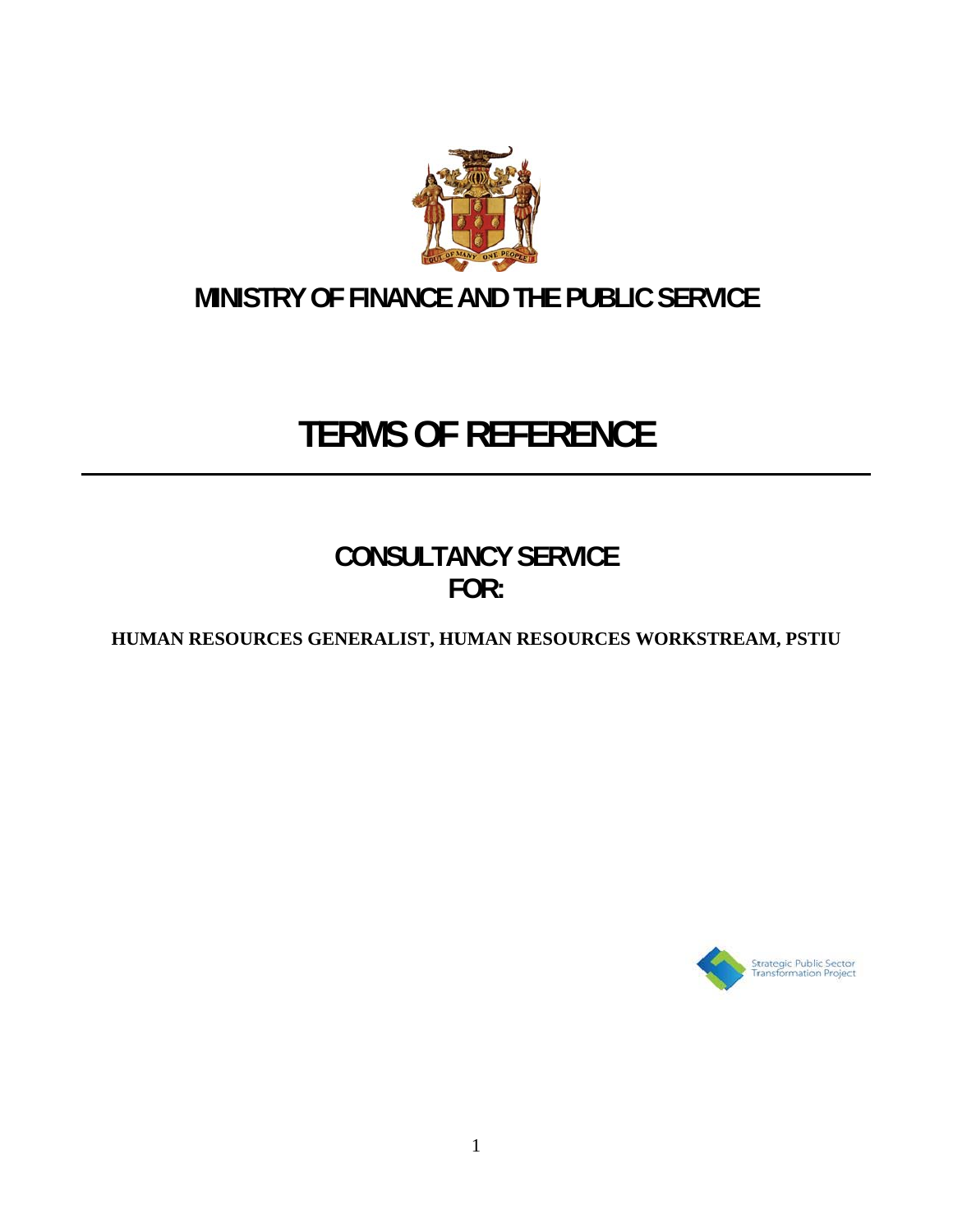### **1.0. BACKGROUND**

The Government of Jamaica is committed to enhancing the efficiency, quality and cost effectiveness of public services. An action plan for public sector transformation has been approved to include: Merging, divesting, and outsourcing government functions which are better performed by the private sector; the introduction of shared services for communications, human resource management and asset management, and centralized legal services; strengthen the financial reporting requirements on those entities that remain; and ensure, where required, that a well-structured transition plans are in place.

The executing agency is the Ministry of Finance and the Public Service (MOFPS), and it is also the main beneficiary of many of the activities proposed by the Loan. The Transformation Implementation Unit (TIU) that is established within the MOFPS is responsible for implementing the project. Institutional arrangements have been designed and an implementation support plan is in place to ensure that, if capacity problems arise, these will be addressed promptly. MOFPS will coordinate activities across other beneficiaries of the project, which are mainly executive agencies and divisions spread across Ministries.

In order to achieve these objectives, a Transformation Implementation Unit (TIU) has been established at the Ministry of Finance and the Public Service. Among the initiatives undertaken by the TIU was the establishment of a Human Resources Workstream. The Human Resources Workstream of the TIU is charged with the responsibility of ensuring that, throughout the varied public sector transformation and modernisation activities being undertaken, the Human Resources asset of the Public Sector is treated fairly, respectfully and equitably. To this end, the HR Workstream provides support to strengthen human resource management in the public sector.

#### **2.0. INTRODUCTION**

A Human Resources Generalist is now required to provide Human Resources Management support to the HR Workstream as it delivers its mandate. The Human Resources Generalist, under the general direction of the Head, HR Workstream, will be responsible for performing HRrelated duties on a professional level and working closely with the Head HR Workstream in providing general Human Resources Management support for the HR Workstream, , carrying out, *inter alia*, responsibilities in transition management, benefits administration, employee relations, training and upskilling, performance management, and policy implementation. To deliver on this, the PSTIU is being enabled with support from the Strategic Public Sector Transformation Programme (SPSTP).

The **SPSTP** was designed to strengthen public resource management and support selected public sector institutions in facilitating a more enabling environment for growth. The project, funded by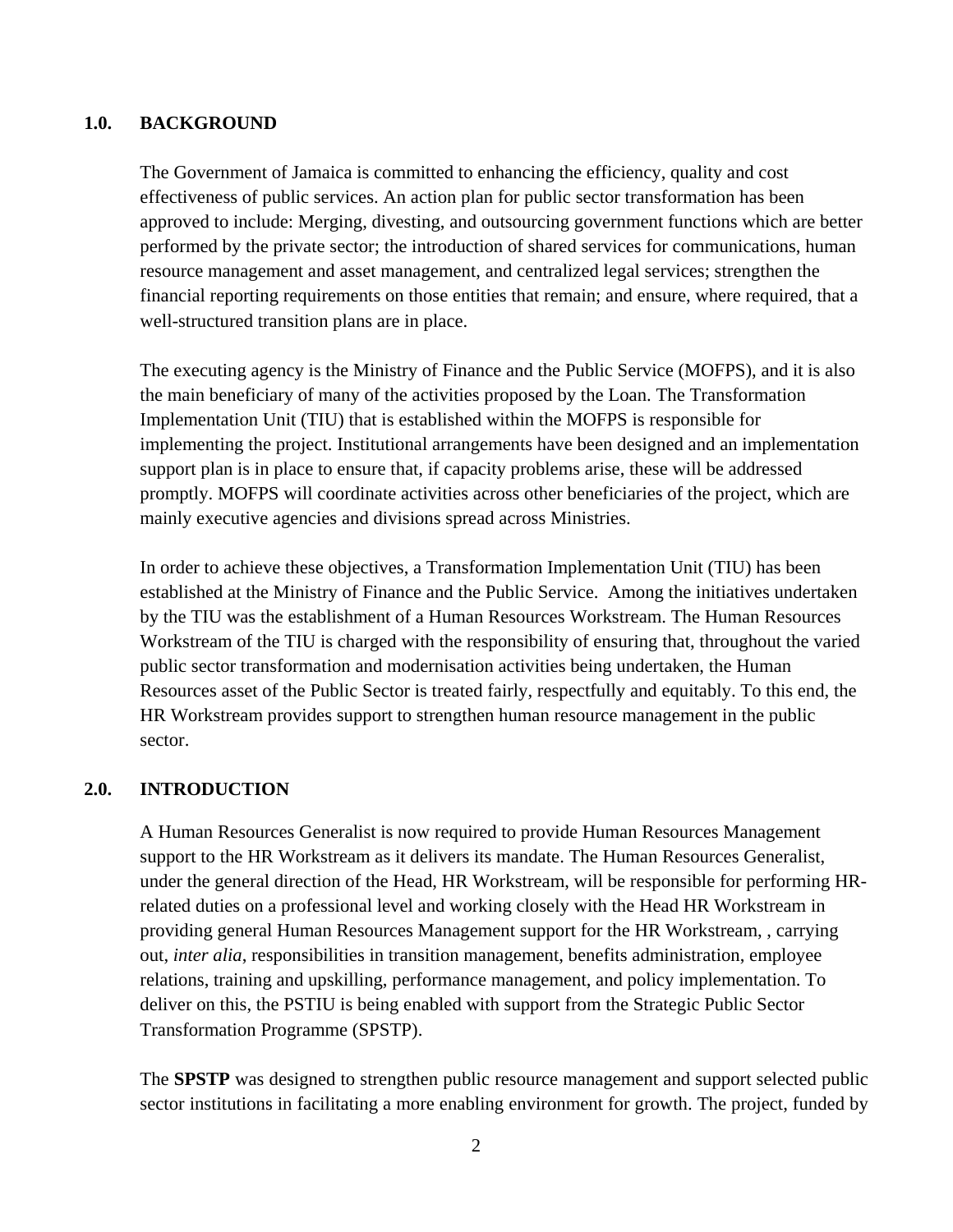the World Bank, allows for the provision of technical assistance to address public sector transformation activities so as to achieve greater levels of efficiency within the public sector so as to: (i) promote responsible and accountable actions that enable effective deliver against national strategic goals (ii) have a lean and effective public sector (iii) strike a balance between the aims of rationalization with the imperative to drive private sector growth.

This assignment falls under Component 3(b) (ii) of the **SPSTP** and shall be executed in keeping with the procedures and operations manual for that project. The Technical Coordinator for Component 3 of the **SPSTP,** will be the main liaison with the PSTIU under this assignment.

# **3.0. OBJECTIVE OF THE ASSIGNMENT**

The broad objective of the assignment is to:

1. Provide support to the PSTIU HR Workstream in the execution of its responsibilities related to the rationalisation of public entities including transition management, benefits administration, employee relations, training and upskilling, performance management, and policy implementation.

# **4.0. SCOPE OF WORK**

Specifically, the HR Generalist will be required to:

- i. Develops a comprehensive understanding and approach to the HR Workstream objectives and major business change in the Public Sector.
- ii. Consults with the TIU Head HR Workstream and other TIU team members, HR Leads and relevant Heads in selected MDAs.
- iii. Develops full understanding of the Public Sector Transformation Programme, and how the HR Workstream supports these initiatives.
- iv. Assists in guiding the implementation of transition plans in entities undergoing major business change in the public sector.
- v. Assists entities undergoing major business change in planning the administration of programmes for business and psychosocial counselling, career development, and upskilling.
- vi. Develops and maintains HR Workstream confidential databases for entities undergoing major business change and extracts and compiles reports from these databases.
- vii. Implements a system to track and monitor the progress of all transition issues related to human resources, and escalates business risks where appropriate;
- viii. Provides support to the Head, HR Workstream on various HR-related topics e.g. leave, compensation, pensions, etc. and resolves issues and problems experienced in entities undergoing major business change.
- ix. Organizes meetings with external stakeholders as directed by the Head, HR Workstream and produces reports on these meetings.
- x. Attends internal and external meetings and records and reproduces notes of these meetings, following up on actions relevant to the activities of the HR Workstream.
- xi. Conducts research around specific projects as directed by the Head, HR Workstream.
- xii. Contributes to the development of the HR Workstream workplan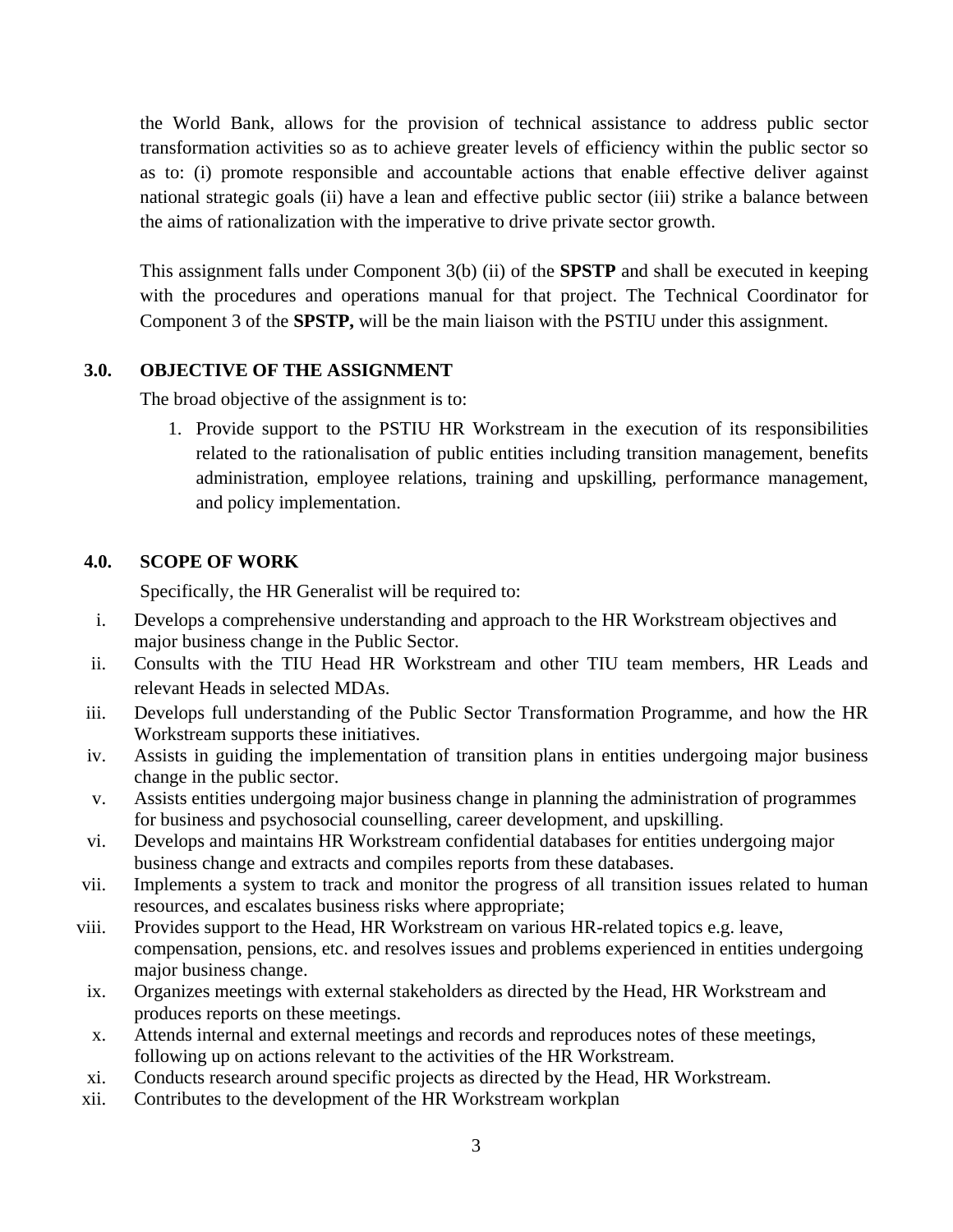- xiii. Manages the policies, procedures and programmes of the HR Workstream and recommends new approaches and procedures to continually improve the efficiency of the HR Workstream's services.
- xiv. Assists in the evaluation of reports, decisions and results of activities in the HR Workstream, in accordance with the HR Workstream Workplan.
- xv. Recommends new approaches and procedures to continually improve the efficiency of the HR Workstream and services performed.
- xvi. Prepares comprehensive monthly reports on the status of activities inclusive of issues in implementation, perceived risks and schedule of activities for the following month.
- xvii. Employs appropriate programme management principles throughout the assignment;
- xviii. Performs other related duties and assignments as required by the Head, HR Workstream.
- xix. Executes all administrative tasks for the HR Workstream.

### **5.0 METHODOLOGY**

The incumbent is a critical link to seamless processes and effective service delivery, through consistent and effective human resource management support in the HR Workstream and is expected to use accepted and proven HR practices for carrying out the assignment. It is expected that the HR Generalist will employ knowledge of the Civil Service Establishment Act, 1975 and any relevant amendments thereto as well as, other relevant staff orders and policies appropriate to the public service, for the effective conduct of this assignment. The Human Resources Generalist will develop, and submit deliverables as specified in these Terms of Reference. The HR Generalist will be expected to relate to stakeholders at all levels within the GoJ. The Executive Director PSTIU will review and approve all monthly reports prepared by the Human Resources Generalist.

#### **6.0. REPORTING**

- The Consultant will report to the Head, HR Workstream,
- Reports will be submitted in hard and soft copy to the Head, HR Workstream, TIU
- Reports will be approved by the Executive Director PSTIU on the recommendation of the Head, HR Workstream.

# **7.0. INTERNAL AND EXTERNAL CONTACTS**

| <b>INTERNAL CONTACTS</b>                                                       | <b>EXTERNAL CONTACTS</b>                                                                                  |
|--------------------------------------------------------------------------------|-----------------------------------------------------------------------------------------------------------|
| ■ Head HR Workstream<br>■ Executive Director PSTIU<br>• Other Workstream Leads | • Relevant HR Managers in Public Body<br>entities<br>• Relevant personnel in SHRMD and OSC<br>as required |

# **8.0 KEY DELIVERABLES AND RESPONSIBILITIES SCHEDULE**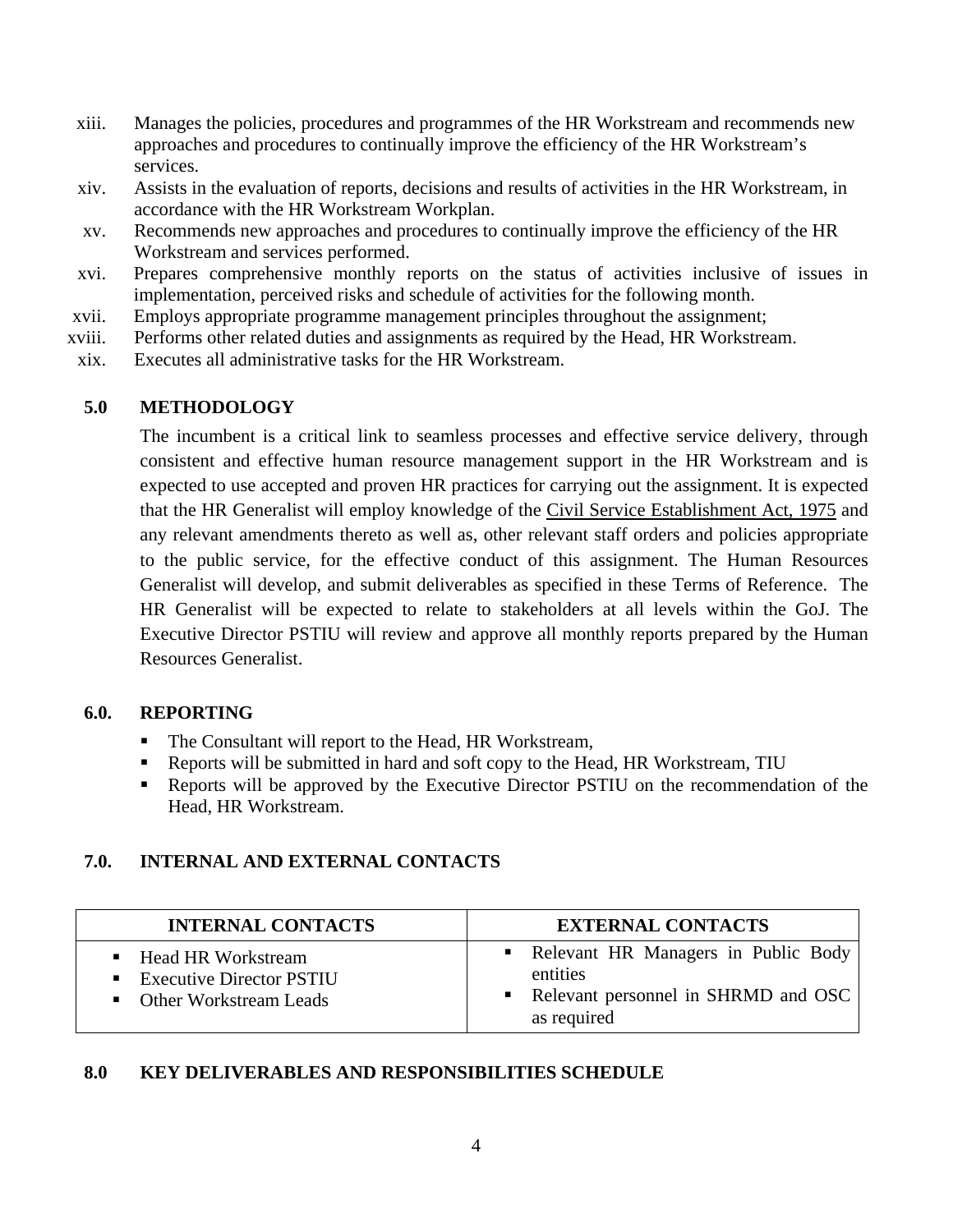The deliverables under this engagement are as specified in the table below. All documents submitted must conform to the following minimum standards:

- should use language appropriate for a non-technical audience;
- should be comprehensive, properly formatted and well presented;
- should be developed through a consultative process, ensuring feedback from key stakeholders.

| No.            | Deliverable               | Schedule<br>of Delivery | TIU Head, HR<br>Workstream     | <b>TIU</b><br>Executive | % Total<br>Value |
|----------------|---------------------------|-------------------------|--------------------------------|-------------------------|------------------|
|                |                           |                         | Recommendation<br>for Approval | Director<br>Approval    |                  |
| $\mathbf{1}$   | Workplan/Method Statement | Month 1                 | Yes                            | Yes                     | 4.17%            |
| $\overline{2}$ | Monthly Report            | Month 2                 | Yes                            | Yes                     | 4.17%            |
| 3              | <b>Monthly Report</b>     | Month 3                 | Yes                            | Yes                     | 4.17%            |
| $\overline{4}$ | <b>Monthly Report</b>     | Month 4                 | Yes                            | Yes                     | 4.17%            |
| 5              | <b>Monthly Report</b>     | Month 5                 | Yes                            | Yes                     | 4.17%            |
| 6              | <b>Monthly Report</b>     | Month 6                 | Yes                            | Yes                     | 4.17%            |
| $\overline{7}$ | <b>Monthly Report</b>     | Month 7                 | Yes                            | Yes                     | 4.17%            |
| $\,8\,$        | <b>Monthly Report</b>     | Month 8                 | Yes                            | Yes                     | 4.17%            |
| 9              | Monthly Report            | Month 9                 | Yes                            | Yes                     | 4.17%            |
| 10             | Monthly Report            | Month 10                | Yes                            | Yes                     | 4.17%            |
| 11             | <b>Monthly Report</b>     | Month 11                | Yes                            | Yes                     | 4.17%            |
| 12             | <b>Monthly Report</b>     | Month 12                | Yes                            | Yes                     | 4.17%            |
| 13             | Monthly Report            | Month 13                | Yes                            | Yes                     | 4.17%            |
| 14             | <b>Monthly Report</b>     | Month 14                | Yes                            | Yes                     | 4.17%            |
| 15             | <b>Monthly Report</b>     | Month 15                | Yes                            | Yes                     | 4.17%            |
| 16             | <b>Monthly Report</b>     | Month 16                | Yes                            | Yes                     | 4.17%            |
| 17             | <b>Monthly Report</b>     | Month 17                | Yes                            | Yes                     | 4.17%            |
| 18             | <b>Monthly Report</b>     | Month 18                | Yes                            | Yes                     | 4.17%            |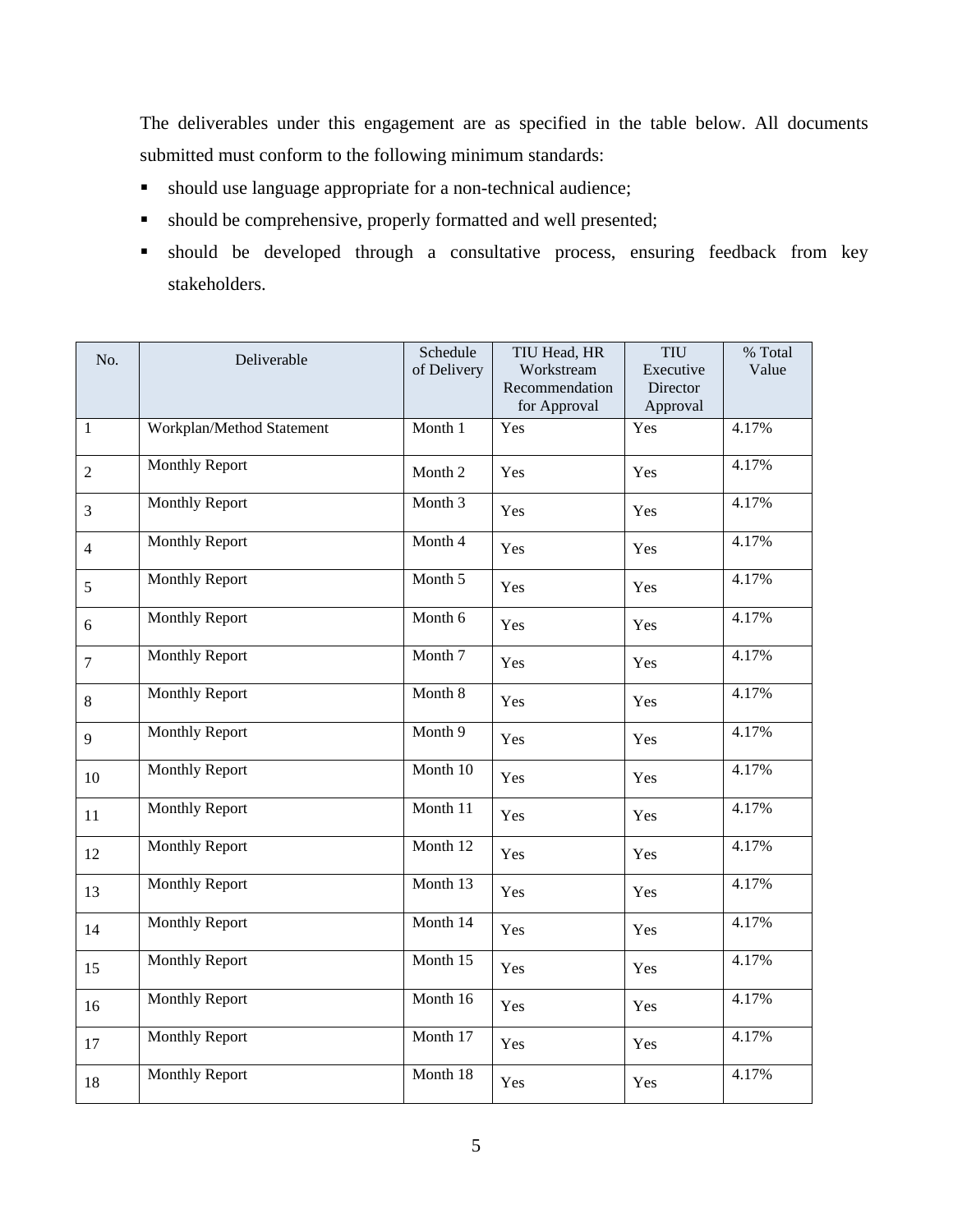| No. | Deliverable           | Schedule<br>of Delivery | TIU Head, HR<br>Workstream     | <b>TIU</b><br>Executive | % Total<br>Value |
|-----|-----------------------|-------------------------|--------------------------------|-------------------------|------------------|
|     |                       |                         | Recommendation<br>for Approval | Director<br>Approval    |                  |
| 19  | <b>Monthly Report</b> | Month 19                | Yes                            | Yes                     | 4.17%            |
| 20  | <b>Monthly Report</b> | Month 20                | Yes                            | Yes                     | 4.17%            |
| 21  | <b>Monthly Report</b> | Month 21                | Yes                            | Yes                     | 4.17%            |
| 22  | <b>Monthly Report</b> | Month 22                | Yes                            | Yes                     | 4.17%            |
| 23  | <b>Monthly Report</b> | Month 23                | Yes                            | Yes                     | 4.17%            |
| 24  | <b>Monthly Report</b> | Month 24                | Yes                            | Yes                     | 4.17%            |

#### *8.1 "Sign-off" Procedure*

The HR Workstream Lead will work with the HR Generalist to ensure the deliverables align with the objective of this assignment. The Executive Director, PSTIU will sign-off on all deliverables produced on the advice of the HR Workstream Lead for payment which will be submitted for payment to be done through the **Technical Coordinator Component 3 of the SPSTP,** subject to approval of deliverables as detailed.

#### **9.0. WORK ENVIRONMENT & CONDITIONS OF SERVICE**

This job operates in a professional office environment and routinely uses standard office equipment such as computers, phones, photocopiers, filing cabinets and fax machines. This is a full-time position, and hours of work and days are generally Monday through Friday, 8:30 a.m. to 5 p.m. Some weekend or evening hours may be necessary. The job is located in Kingston. Travel is anticipated to other Government entities within the Kingston Metropolitan Area (KMA) normally, and outside of the KMA on occasion.

#### **10.0 QUALIFICATIONS AND SKILLS REQUIRED**

The Human Resources Generalist should have good HR acumen and demonstrated capability of transition strategy implementation and stakeholder engagement. The Human Generalist is expected to have an awareness of the issues regarding the management of human resources in the public sector in general, and transformation specifically. The Human Generalist is expected to possess the following minimum qualifications, and demonstrate the following skills as follows:

■ Bachelor's degree in Human Resource Management or related field